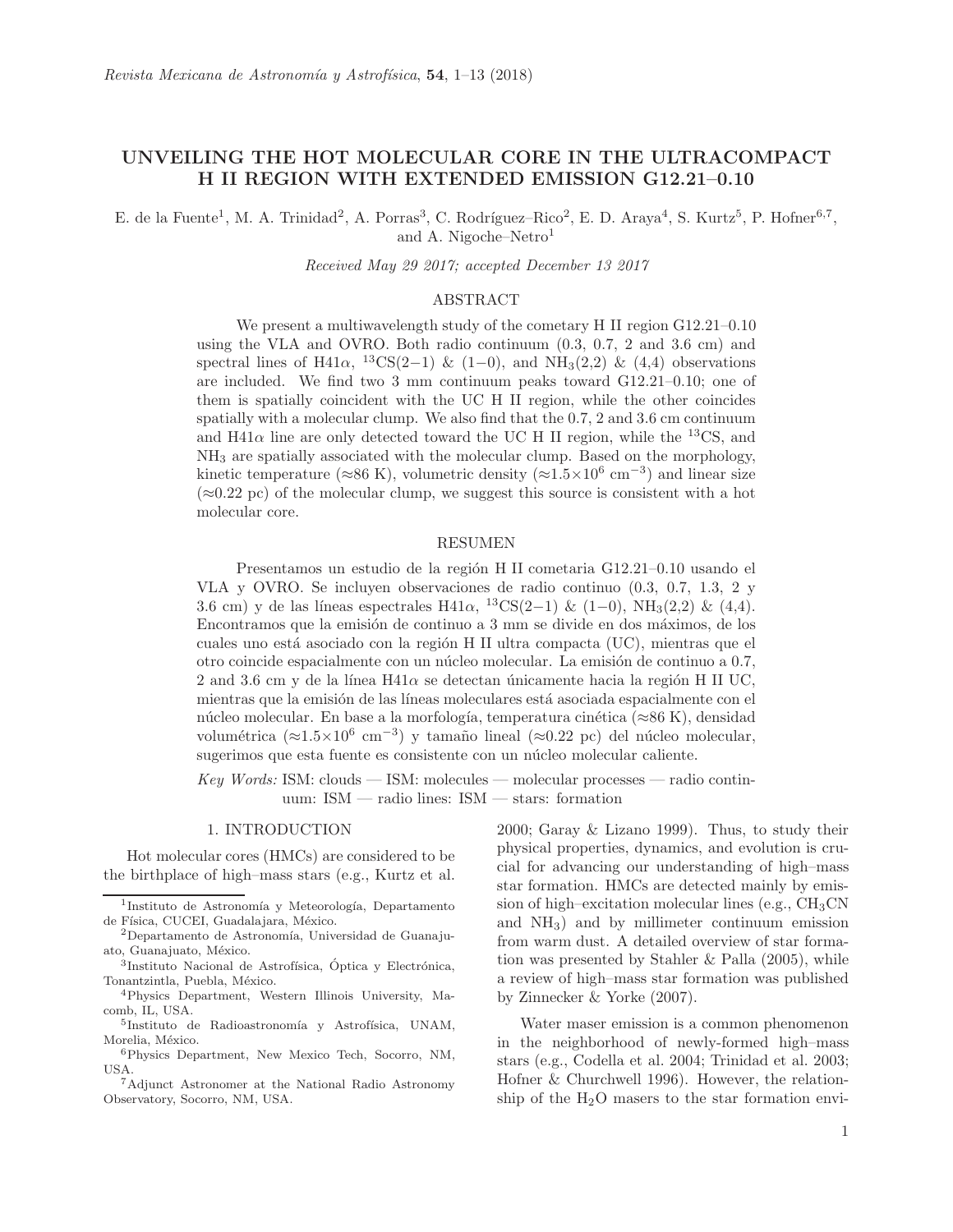PREVIOUS MOLECULAR OBSERVATIONS TOWARD G12

TABLE 1

| Molecule           | $T_{k}$<br>(K)    | $n(H_2)$<br>$\rm (cm^{-3})$ | Size<br>$(\text{arcsec})$ | $N(H_2)$<br>$\rm (cm^{-2})$ | Ref. <sup>a</sup> |
|--------------------|-------------------|-----------------------------|---------------------------|-----------------------------|-------------------|
| NH <sub>3</sub>    | $\cdots$          | $4.8 \times 10^{5}$         | 4.0                       | $5.2\times10^{23}$          | 1                 |
| CS                 | $\cdots$          | $8.1\times10^5$             | .                         | $2.0\times10^{23}$          | 2.5               |
| $CH_3CN$           | $80 - 90$         | $10^6 - 10^9$               | .                         | $2.0\times10^{25}$          | 3.1               |
| CH <sub>3</sub> OH | $56^{+800}_{-24}$ | 10 <sup>7</sup>             | 1.3                       | $1.2\times10^{25}$          | 4                 |

 $a(1)$  Cesaroni et al. 1992; (2) Plume et al. 1997; (3) Olmi et al. 1993; (4) Hatchell et al. 1998, (5) Shirley et al. 2003.

ronment is still not fully understood. It is accepted that their presence implies the existence of at least one embedded YSO (e.g., Garay & Lizano 1999). For ultra compact H II regions (UC H II) with cometary morphologies, Hofner & Churchwell (1996) showed that the water masers were almost always located in clusters, near, yet offset, from the cometary arc; and for other morphologies the masers were often projected onto the ionized gas. Hofner & Churchwell (1996) also found that water masers were related to hot NH<sub>3</sub> clumps (and YSOs) rather than to the ionized gas of the H II regions. The latter was also observed by Cesaroni et al. (1994) in a sample of 4 molecular cores.

G12.21–0.10 (G12 hereafter), located at a distance of 13.5 kpc (Churchwell et al. 1990), has been classified as a cometary UC H II region with extended emission (de la Fuente et al. 2009a; de la Fuente 2007; Kim & Koo 2001).  $C^{17}O$  observations finding a molecular clump coincident with the UC emission were reported by Hofner et al. (2000). This region also presents emission of hot and dense chemically enriched gas tracers (see Table 1), and has been also observed in infrared (IR) surveys (de la Fuente et al. 2009b; de la Fuente 2007; De Buizer et al. 2003). Hence, it was deemed a prime candidate for a HMC by De Buizer et al. (2003).

In G12,  $H<sub>2</sub>O$  and CH<sub>3</sub>OH maser emission is observed toward the molecular clump, not towards the ionized gas (Kurtz et al. 2004). In particular, the water masers are offset by  $\approx 4''$  (or 0.26 pc at 13.5 kpc) from the UC H II region, suggesting the location of a deeply embedded, young high–mass star (Hofner & Churchwell 1996). In addition, Kurtz et al. (2004) found that a strong water maser feature in this cluster coincides spatially with both Class I (44 GHz) and Class II (6.67 GHz) CH3OH masers. Thus, G12 is an interesting candidate for studying the nature

and formation of water and methanol masers and for understanding their relation to molecular gas and high–mass star formation.

In § 2 we describe the radio continuum and spectral line observations and data reduction. In § 3 we present the observational results and analysis as follows: 1. We show that the <sup>13</sup>CS (1–0 and 2–1) transitions trace the hot and optically thin dust clump in G12; 2. We calculate the physical characteristics of this clump using NH<sup>3</sup> data to confirm that it is a hot molecular core. In  $\S 4$  we discuss the <sup>13</sup>CS and NH<sup>3</sup> data in the context of the HMC interpretation. A summary is presented in § 5.

## 2. OBSERVATIONS AND DATA REDUCTION 2.1*. Owens Valley Radio Observatory (OVRO) Observations*

The  ${}^{13}CS(2-1)$  and H41 $\alpha$  line observations were made with OVRO during March and April 1996. The equatorial and high resolution configurations were used, providing baselines from 30 to 240 m. Cryogenically cooled SIS receivers provided typical SSB system temperatures of 220–350 K. The digital correlator was split into two bands to observe the  $^{13}CS(2-1)$  ( $\nu_0 = 92.49430 \text{ GHz}$ ) and H41 $\alpha$  ( $\nu_0 =$ 92.03445 GHz) lines with 30 MHz  $(\approx 100 \text{ km s}^{-1})$ and 60 MHz ( $\approx$ 200 km s<sup>-1</sup>) bandwidths, and 62 and 60 Hanning–smoothed channels, respectively. This configuration gives a spectral resolution of 0.5 MHz  $(1.6 \text{ km s}^{-1})$  for the <sup>13</sup>CS(2-1) line and 1 MHz  $(3.3 \text{ km s}^{-1})$  for the H41 $\alpha$  line.

In addition, simultaneous continuum observations at 3 mm were made using a 1 GHz bandwidth analog correlator. The quasars NRAO 530, 3C 454.3, B1908−202, and B1749+096 were observed to track amplitude and phase variations. The bandpass calibration and flux scale were established by observing 3C 273. The absolute flux uncertainty was estimated to be  $\approx$ 20 %, and the initial calibration was carried out using the Caltech MMA data reduction package (Scoville et al. 1993). Further data reduction and mapping were done with the AIPS software package. The continuum obtained from the line–free channels was subtracted from the <sup>13</sup>CS and H41 $\alpha$  emission lines in the  $(u, v)$  plane using the program UVLIN in AIPS. Finally, Gaussian fits to the observed spectra were made with the CLASS software package.

### 2.2*. Karl G. Jansky Very Large Array (VLA) Observations*

### 2.2.1*. Radio–Continuum Emission*

High angular resolution continuum observations at 0.7, 2, and 3.6 cm toward G12 were made with the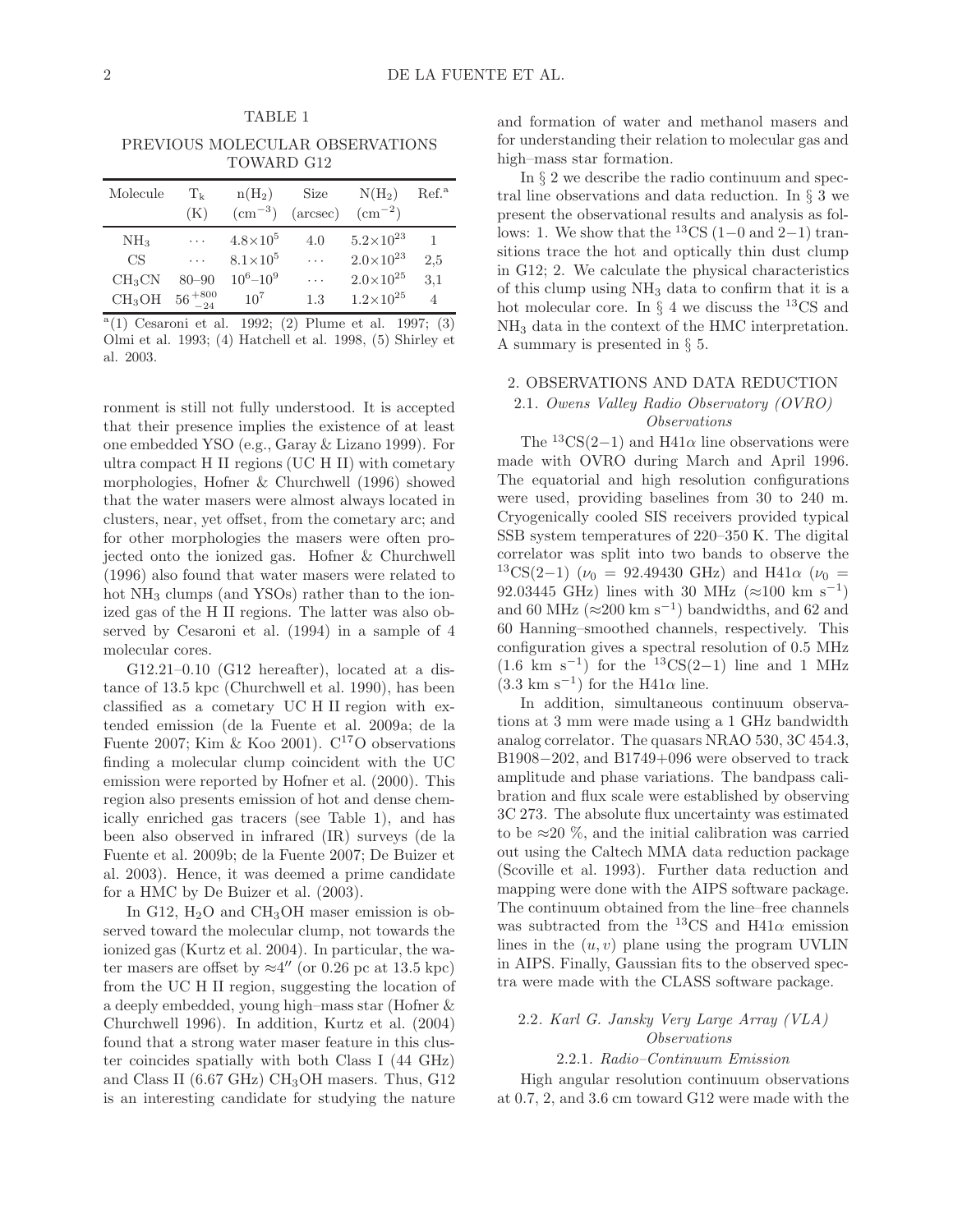VLA<sup>8</sup> in its CnB configuration on 1996 January 29. Two 50 MHz bands were observed, each one including both right and left circular polarizations. We used a subarray of 12 antennas for 7 mm observations and the remaining 15 antennas were employed for 2 and 3.6 cm observations. The flux and phase calibrators were  $3C286$  (1.45, 3.40 and 5.23 Jy at 0.7, 2, and 3.6 cm) and B1923+210 (1.0, 1.8 and 1.0 Jy; flux densities meassured at 0.7, 2, and 3.6 cm respectively).

In addition, low angular resolution VLA observations at 3.6 cm in the D configuration toward G12 were made on 2005 April 03. As before, two 50 MHz bands were observed, each one including both right and left circular polarizations. The flux and phase calibrators were 3C 286 (5.23 Jy) and J1832−105 (1.28 Jy), respectively.

The calibration and imaging for both high and low angular resolution observations were made following standard procedures in AIPS. Self–calibration in phase only, and Multi–Resolution Cleaning were performed for the low angular resolution data.

### 2.2.2*. NH*<sup>3</sup> *and* <sup>13</sup>*CS(1*−*0) Emission*

Observations of NH<sup>3</sup> were made with the VLA in its DnC configuration on 2004 June 06. Both transitions  $(2,2)$  and  $(4,4)$ , with rest frequencies of 23722.631 and 24139.417 MHz, respectively, were observed. In order to include the main line and one pair of hyperfine satellites, the spectral line correlator was split into two overlapping bands of 64 channels each, centered at 2.30 and 0.76 MHz higher and lower than the expected line frequency for (2,2) and 1.06 and 1.24 MHz for (4,4). The Doppler tracking center velocity was set to 24 km s<sup>-1</sup> ( $V_{LSR}$ ) and the total velocity coverage was 94 km s<sup>−</sup><sup>1</sup> , obtaining a frequency resolution of 97.656 kHz  $(1.25 \text{ km s}^{-1})$ . The flux, phase and bandpass calibrators were 3C 286 (2.6 Jy), J1820−254 (0.53 Jy) and J1924−292 (9.1 Jy), respectively. Calibration and data reduction were done following standard line procedures of the AIPS software package. All images were obtained using the task IMAGR with  $ROBUST = 0$ , while the spectra were obtained with task ISPEC after combining the two overlapping bands into a single 71 channel cube; the cube moment maps were made using the task XMOM. Gaussian fits to the observed spectra were made using the CLASS software package.

During the same run,  ${}^{13}CS(1-0)$  observations at the rest frequency of 46.24757 GHz, were also carried out. A central bandpass velocity of 24 km s<sup> $-1$ </sup> was used. Flux, phase and bandpass calibrators were the same as for  $NH_3$ , as well as the calibration and data reduction. A natural weighting was used to generate the images.

#### 3. OBSERVATIONAL RESULTS AND ANALYSIS

### 3.1*. Radio Continuum Emission*

The 21 cm NVSS contour map (Condon et al. 1998) superposed on the 3.6 cm low angular resolution VLA–D map in gray–scale toward G12 is shown in Figure 1a *Left*. The morphologies of both emissions match at different scales in this region, and are in agreement with 21 cm observations from Kim & Koo (2001, their Figure 1g). Six continuum peaks are detected at 3.6 cm, one of which corresponds to the UC source.

The 3 mm continuum emission toward the UC source is split into two peaks (see Figure 1a *Right*). They are separated by  $\approx 4''$  (0.26 pc at a distance of 13.5 kpc); one of them corresponds to the UC H II region (labeled as 1), while the other (labeled as 2) coincides with a water maser group reported by Hofner & Churchwell (1996). Due to the possible relation between these masers and the molecular clump reported by Hatchell et al. (2000), we will refer to Peak–2 as the molecular clump. The peak positions of the 3 mm continuum emission from the UC H II region and the molecular clump are reported in Table 2.

High angular resolution continuum observations at 0.7, 2, and 3.6 cm are displayed in Figure 1b. They show that the radio continuum emission is only associated with the UC H II region. Then, the observed emission at 3 mm and the lack of emission at 0.7, 2 and 3.6 cm toward the 3 mm peak–2, suggest that the 3 mm continuum emission toward the molecular clump could arise from dust rather than ionized gas. Integrated continuum flux densities of the ionized gas, rms noise, beam, and deconvolved sizes for these wavelengths are given in Table 3.

### 3.2*. Line Emission*

### 3.2.1*. H41*α

The H41 $\alpha$  ( $\approx$ 3.3 mm) emission is only detected toward the UC H II region; no emission is detected toward the molecular clump. The  $H41\alpha$  emission has a similar distribution as the radio continuum observed at 7 mm shown in Figure 1b.

<sup>8</sup>The National Radio Astronomy Observatory is a facility of the National Science Foundation operated under cooperative agreement by Associated Universities, Inc.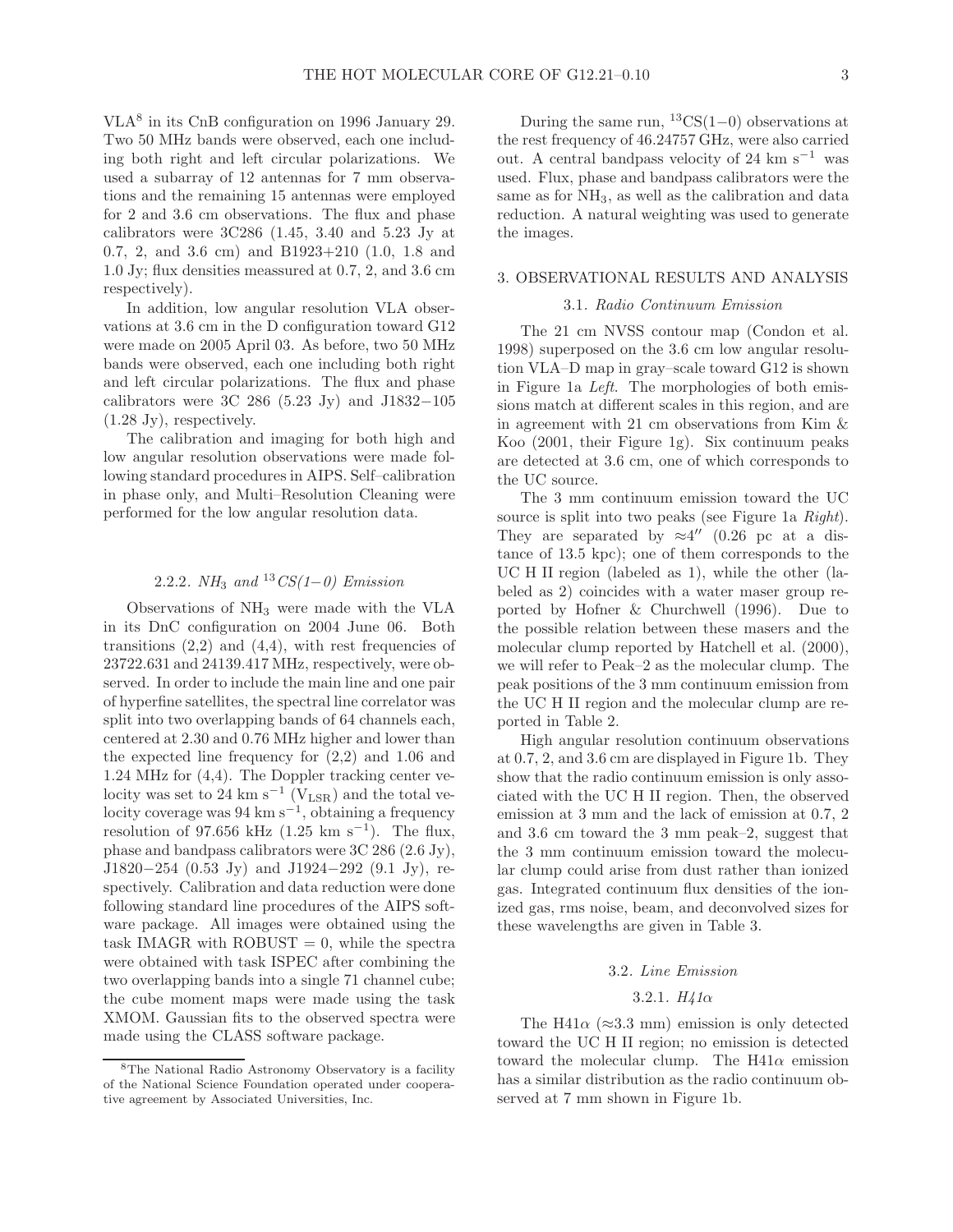

Fig. 1. G12.21–0.10 (G12). a) Left: 21 cm NVSS map (contours) superposed on the 3.6 cm VLA D-configuration image in gray-scale (de la Fuente 2007). The NVSS beam size is 45′′, while that of the 3.6 cm beam, shown in the lower-left corner, is  $12.^{\prime\prime}5 \times 7.^{\prime\prime}3$  at P.A. =  $-13°$ . Contours are  $-3$ , 3, 6, 12, 24, 48, 68, 96 × 3 mJy beam<sup>-1</sup>. The gray-scale is 0.16 to 8 mJy beam<sup>-1</sup>. These maps represent the extended emission in G12. Right: A close up view of the UC component traced by radio continuum emission at 3 mm (see § 2). Contours are at –3, 3, 9, 18, 27, 48 times RMS noise of 1.7 mJy beam<sup>-1</sup>. The beam size is shown in the bottom left panel. The positions of the the UC H II region and the molecular clump are labeled as 1 and 2 respectively. In all panels, the crosses mark the position of the water masers from Hofner & Churchwell (1996). b) Radio continuum emission at 0.7, 2, and 3.6 cm (VLA-CnB) toward G12. The contour levels correspond to  $-1$ , 1, 2, 4, 8, 16, 32, 64  $\times$  RMS noise presented in Table 3 for each wavelength. The synthesized beam for each map is shown in the lower left corner (see Table 3).

The H41 $\alpha$  spectrum toward G12 is shown in Figure 2 (upper panel). Line emission was detected in the velocity range of  $\approx$ 10 to 45 km s<sup>-1</sup>, with a peak at about 30 km s−<sup>1</sup> . The results of the Gaussian fit of this recombination line are presented in Table 4.

The H41 $\alpha$  velocity, 20–25 km s<sup>-1</sup>is similar to that of the molecular emission from  $13CO(1-0)$ ,  $C^{34}S(2-1)$ , and  $C^{34}S(3-2)$  both from Kim & Koo (2003) and this work (see below). In addition, the  $H41\alpha$  LSR central velocity is in agreement with that reported by Kim & Koo (2001) using H76 $\alpha$  for three positions in the extended emission ( $\approx$ 27 km s<sup>-1</sup> on average, see their Figure 1g). The ionized gas in G12, present at different scales (UC and extended emission; see Figure 1), coexists with the molecular gas and originates in the same star forming region.

## 3.2.2*.* <sup>13</sup>*CS(2*−*1)*

Figure 3 shows the channel maps of the  $13CS(2-1)$  line emission superposed on the 3.6 cm continuum emission. The deconvolved size of this molecular region is  $\approx 4.^{\prime\prime}5 \times 2.^{\prime\prime}0$  (0.36  $\times$  0.16 pc) with the major axis oriented approximately in the E–W direction, while the  $13CS(2-1)$  peak emission observed at  $V_{LSR} = 24$  km s<sup>-1</sup> is blueshifted  $(\approx 5 \text{ km s}^{-1})$  with respect to the H41 $\alpha$ . The  $13CS(2-1)$  line spectrum is shown in Figure 2 (lower panel). Observed parameters (flux densities, rms noise, beam, and deconvolved sizes) for  ${}^{13}CS(2-1)$ toward G12 are presented in Table 4.

Comparing the  ${}^{13}CS(2-1)$  line and the 3.6 cm (VLA–CnB) continuum emission, we note that the  $13CS(2-1)$  emission is not spatially associated with the UC region in G12, but rather with the molec-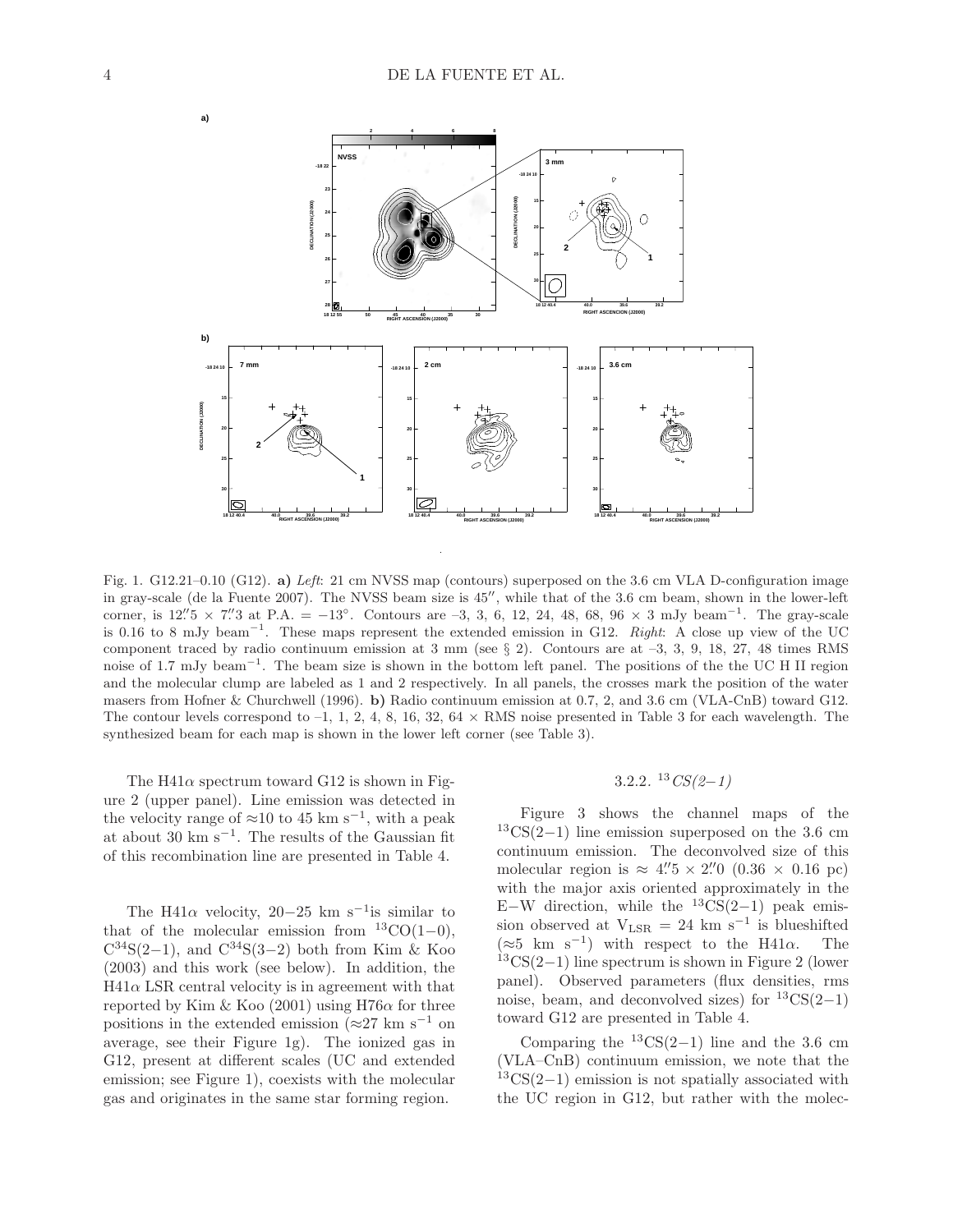| DELECTION SUMMAIG          |                          |                            |                          |                           |  |  |
|----------------------------|--------------------------|----------------------------|--------------------------|---------------------------|--|--|
| Observation                | Wavelength<br>$\rm (cm)$ | Right Ascencion<br>(J2000) | Declination<br>(J2000)   | Source                    |  |  |
| VLA continuum              | $0.7, 2, \& 3.6$         | $18^h$ $12^m$ $39.8^s$     | $-18^{\circ}$ 24' 21"    | UC H II region            |  |  |
| OVRO $H41\alpha$           | 0.33                     | $18^h$ $12^m$ $39.6^s$     | $-18^{\circ}$ 24' 21"    | UC H II region            |  |  |
| OVRO continuum             | 0.30                     | $18^h$ $12^m$ $39.8^s$     | $-18^{\circ}$ 24' 21"    | $UC H II$ region (Peak-1) |  |  |
| OVRO continuum             | 0.30                     | $18^h$ $12^m$ $39.8^s$     | $-18^{\circ}$ 24' $17''$ | molecular clump (Peak-2)  |  |  |
| OVRO ${}^{13}CS(2-1)$      | 0.32                     | $18^h$ $12^m$ $39.7^s$     | $-18^{\circ}$ 24' $18''$ | molecular clump           |  |  |
| VLA $NH3(2-2)$             | 1.26                     | $18^h\ 12^m\ 39.8^s$       | $-18^{\circ}$ 24' 18"    | molecular clump           |  |  |
| VLA $NH3(4-4)$             | 1.24                     | $18^h$ $12^m$ $39.8^s$     | $-18^{\circ}$ 24' 18"    | molecular clump           |  |  |
| VLA ${}^{13}CS(1-0)$       | 0.65                     | $18^h$ $12^m$ $39.8^s$     | $-18^{\circ}$ 24' 18"    | molecular clump           |  |  |
| VLA continuum <sup>a</sup> | 1.3                      | $18^h$ $12^m$ $39.7^s$     | $-18^{\circ}$ 24' 21"    | UC H II region            |  |  |

TABLE 2 DETECTION SUMMARY

 ${}^{\rm a}$ This is the continuum obtained from NH<sub>3</sub> observations.

TABLE 3 CONTINUUM PARAMETERS

| Region               | Telescope | $\lambda$  | $S_{\nu}$ | Beam Size; P.A.               | <b>RMS</b> Noise  | Deconvolved Size |
|----------------------|-----------|------------|-----------|-------------------------------|-------------------|------------------|
|                      |           | $\rm (cm)$ | $(mJy)^a$ | $(\text{arcsec}; \text{deg})$ | $(mJy beam^{-1})$ | (arcsec)         |
| UC H II              | VLA CnB   | 3.6        | 220       | $2.31 \times 0.91$ ; -70      | 0.31              | $5 \times 4$     |
|                      | VLA CnB   | 2.0        | 200       | $1.04 \times 0.55$ ; +80      | 0.21              | $8 \times 7$     |
|                      | VLA CnB   | 0.7        | 160       | $1.65 \times 0.83$ ; +77      | 0.58              | $4 \times 5$     |
| Molecular<br>clump   | OVRO      | 0.3        | 150       | $2.82 \times 2.32$ ; $-43$    | 1.70              | $3 \times 1$     |
| Extended<br>emission | VLA D     | 3.6        | 1320      | $12.50 \times 7.30$ ; $-13$   | 0.15              | $210 \times 156$ |

<sup>a</sup>Uncertainties in the integrated flux densities are estimated to be about 5% at 3.6, 10% at 2 cm, and 20% at 7 mm. The deconvolved sizes and uncertainties in flux densities were obtained using the task IMFIT in AIPS.

ular clump and the group of water masers. This result suggests the presence of a molecular clump spatially associated with the 3 mm continuum emission (Peak–2), not far from the UC H II region (see Table 2).

Figure 2 (lower panel), shows that in addition to the <sup>13</sup>CS(2-1) line at  $V_{LSR} = 24$  km s<sup>-1</sup>, a weaker component at 92.49284 GHz is marginally detected at  $V_{LSR} = 4.5 \pm 0.5$  km s<sup>-1</sup> assuming the <sup>13</sup>CS(2-1) rest frequency; and  $\Delta V = 3.6 \pm 1.1$  km s<sup>-1</sup>. A possible candidate to explain this weak emission is the molecule  $C_3S$  ( $\nu_0$  = 92.48849 GHz; Morata et al. 2003) at  $V_{LSR} = 14.1 \pm 0.5$  km s<sup>-1</sup>. Although this molecular line seems to be real, given the low signal– to–noise ( $\approx 2.5\sigma$  at the peak), we cannot determine

the physical parameters of the molecular gas from which this emission arises.

## 3.2.3*.* <sup>13</sup>*CS(1*−*0)*

Figure 4 shows the channel maps of the <sup>13</sup>CS(1−0) emission towards G12 superposed on the  $13CS(2-1)$  integrated map as comparison. Although  $13CS(1-0)$  and  $13CS(2-1)$  present different morphologies, both are spatially associated with the molecular clump (3 mm Peak–2). This morphological difference could in part be due to the different spatial resolution achieved for each molecular line. However, the  ${}^{13}CS(1-0)$  emission presents a complex morphology as revealed by each channel map (see also the integrated emission shown in the inset of the 27.2 km s<sup>-1</sup> panel). This mor-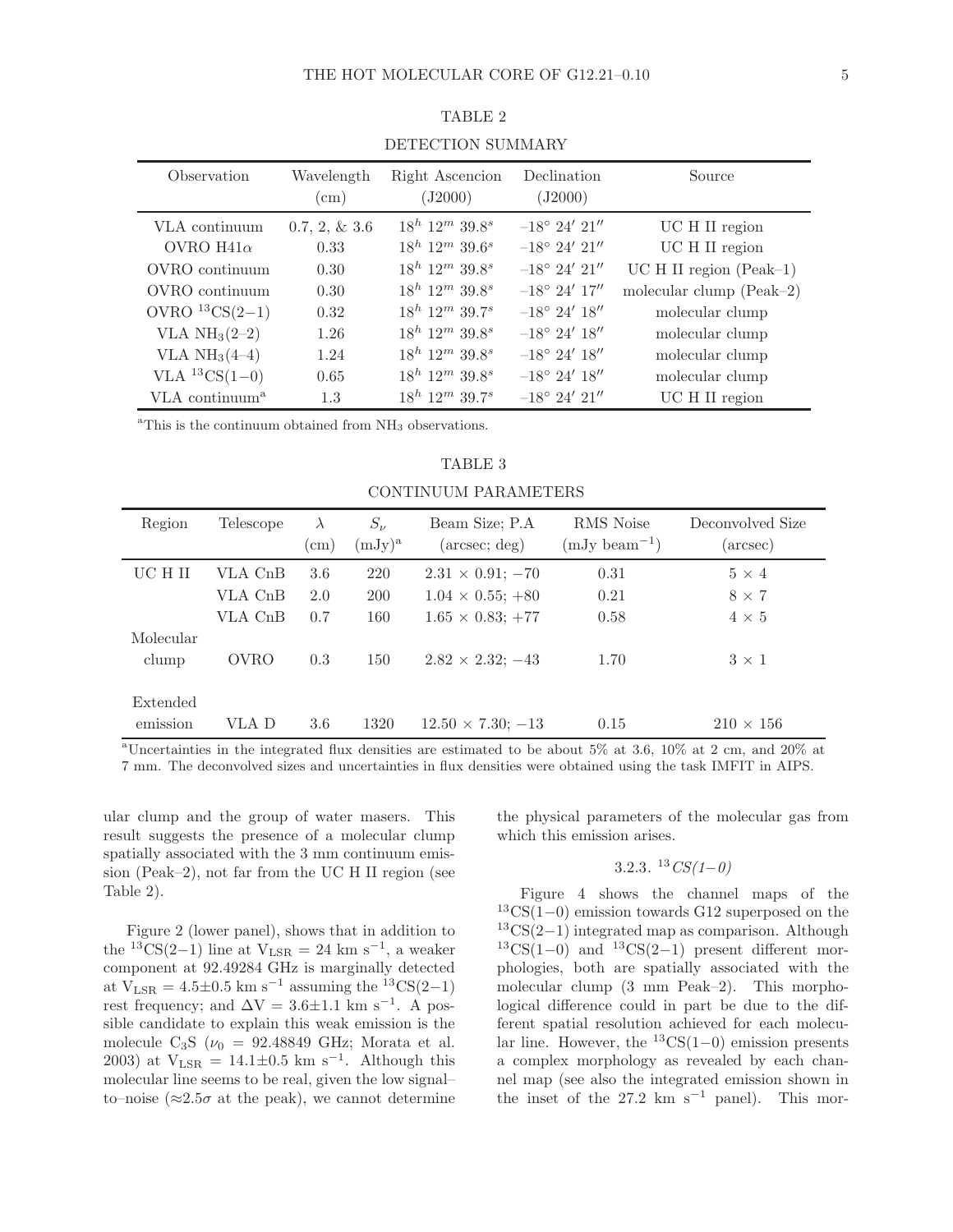| <sup>13</sup> CS(2-1) AND H41 $\alpha$ RESULTS |                                                                           |                                |                              |                                                                            |                      |                                           |  |
|------------------------------------------------|---------------------------------------------------------------------------|--------------------------------|------------------------------|----------------------------------------------------------------------------|----------------------|-------------------------------------------|--|
| $\rm Line^a$                                   | Beam Size; P.A.<br>$(\text{arcsec}; \text{deg})$                          | RMS noise<br>$(mJy beam^{-1})$ | $S_{\nu}{}^{\rm b}$<br>(mJy) | $V_{LSR}$<br>$\mathrm{km} \mathrm{~s}^{-1}$ $\mathrm{km} \mathrm{~s}^{-1}$ | $\Delta V_{\rm obs}$ | Deconvolved Size <sup>c</sup><br>(arcsec) |  |
| $H41\alpha$                                    | ${}^{13}CS(2-1)$ $3.18 \times 2.51$ ; $-43$<br>$3.18 \times 2.51$ ; $-43$ | 35<br>35                       | 300<br>335                   | $23.7 \pm 0.1$<br>$29.4 \pm 1.2$ $23.9 \pm 3.1$                            | $9.4 \pm 0.5$        | $4.5 \times 2.0$<br>$\cdots$              |  |

TABLE 4

<sup>a</sup>The spectral resolution of the CS line is 1.6 km s<sup>-1</sup> and that of the H41 $\alpha$  line is 3.3 km s<sup>-1</sup> .

<sup>b</sup>From peak channel at 23 km s<sup>-1</sup> for <sup>13</sup>CS(2-1), and at 30 km s<sup>-1</sup> for H41 $\alpha$ .

<sup>c</sup>The size of the source was obtained from the moment 0 image using IMFIT in AIPS.



Fig. 2. H41 $\alpha$  and <sup>13</sup>CS(2−1) spectral lines. The solid line represents the best adjusted Gaussian in each spectrum. The CS spectrum also shows an unexpected weaker line at  $\approx$ 4.5 km s<sup>-1</sup>. A possible candidate for this line is C<sub>3</sub>S.

phology shows a central double–component roughly in the East–West direction (labeled as E and W in the inset) with peak line emission observed at  $V_{LSR} = 20$  km s<sup>-1</sup> and 23 km s<sup>-1</sup>, respectively. Another weak emission peak to the North (labeled as N) is also observed at  $V_{LSR} = 26$  km s<sup>-1</sup>.

### 3.2.4*. NH*<sup>3</sup>

The NH<sub>3</sub> emission is only detected toward the molecular clump (3 mm peak–2). The integrated  $NH<sub>3</sub>$  spectra of the  $(2,2)$  and  $(4,4)$  transitions are shown in Figure 5. In the  $(2,2)$  transition the satellite lines are marginally resolved, and in (4,4) the satellite lines are blended into a single component. The two electric hyperfine components were fit with two Gaussians and the results of the fits are given in Table 5.

The (4,4) main peak line flux density is weaker than that measured in the (2,2) line. The observed widths of  $8-9$  km s<sup>-1</sup> are evidence of highly supersonic turbulent motions in the molecular gas (Garay & Lizano 1999). The observed line parameters, flux densities, rms noise, beam, and deconvolved sizes for both transitions  $(2,2)$  and  $(4,4)$  are presented in Table 5. Within the uncertainties, the  $(2,2)$  and  $(4,4)$  $V_{LSR}$  and  $\Delta V_{obs}$  are in mutual agreement. The measured LSR velocities of both transitions are slightly smaller  $(\approx 1 \text{ km s}^{-1})$  than those reported by Churchwell et al.  $(1990)$  and Cesaroni et al.  $(1992)$  for  $(2,2)$ and (4,4) using the Effelsberg 100 m telescope, while the  $\Delta V_{obs}$  for (2,2) and (4,4) are ≈1 km s<sup>-1</sup> and  $≈4 \text{ km s}^{-1}$  greater, respectively. The line width difference indicates motion of the hotter compact (4,4) gas relative to the cooler extended (2,2) gas as discussed in Cesaroni et al. (1992).

Neither the  $(2,2)$  nor the  $(4,4)$  spectra show detectable anomalies in the satellite hyperfine components like those observed toward  $S106$  in the  $NH<sub>3</sub>$ (1,1) transition (Stutzki et al. 1982). Hence we can assume that the populations in the metastable levels are in LTE. To calculate physical parameters of the region based on the  $NH<sub>3</sub>$  spectra, we also assume that true intrinsic widths,  $\Delta V_t$ , are equal to the observed values,  $\Delta V_{\rm obs}$ .

Optical depths for the main lines,  $\tau_{\text{main}}$ , of  $3.5\pm0.5$  and  $8.0\pm0.5$  for  $(2,2)$  and  $(4,4)$  transitions, respectively, were calculated numerically (Ho & Townes 1983, equation 1). The total optical depth can be calculated as  $\tau_{\text{tot}} = (1/b)\tau_{\text{main}}$  where b represents the normalized (to total intensity) relative intensities of the main line. Parameter b values of  $0.8$  and  $0.93$  for  $(2,2)$  and  $(4,4)$  respectively were assumed (Ho 1977), obtaining  $\tau_{\rm tot}^{2,2} = 4.4 \pm 0.5$  and  $\tau_{\text{tot}}^{4,4} = 8.6 \pm 0.5$ . In addition, excitation temperatures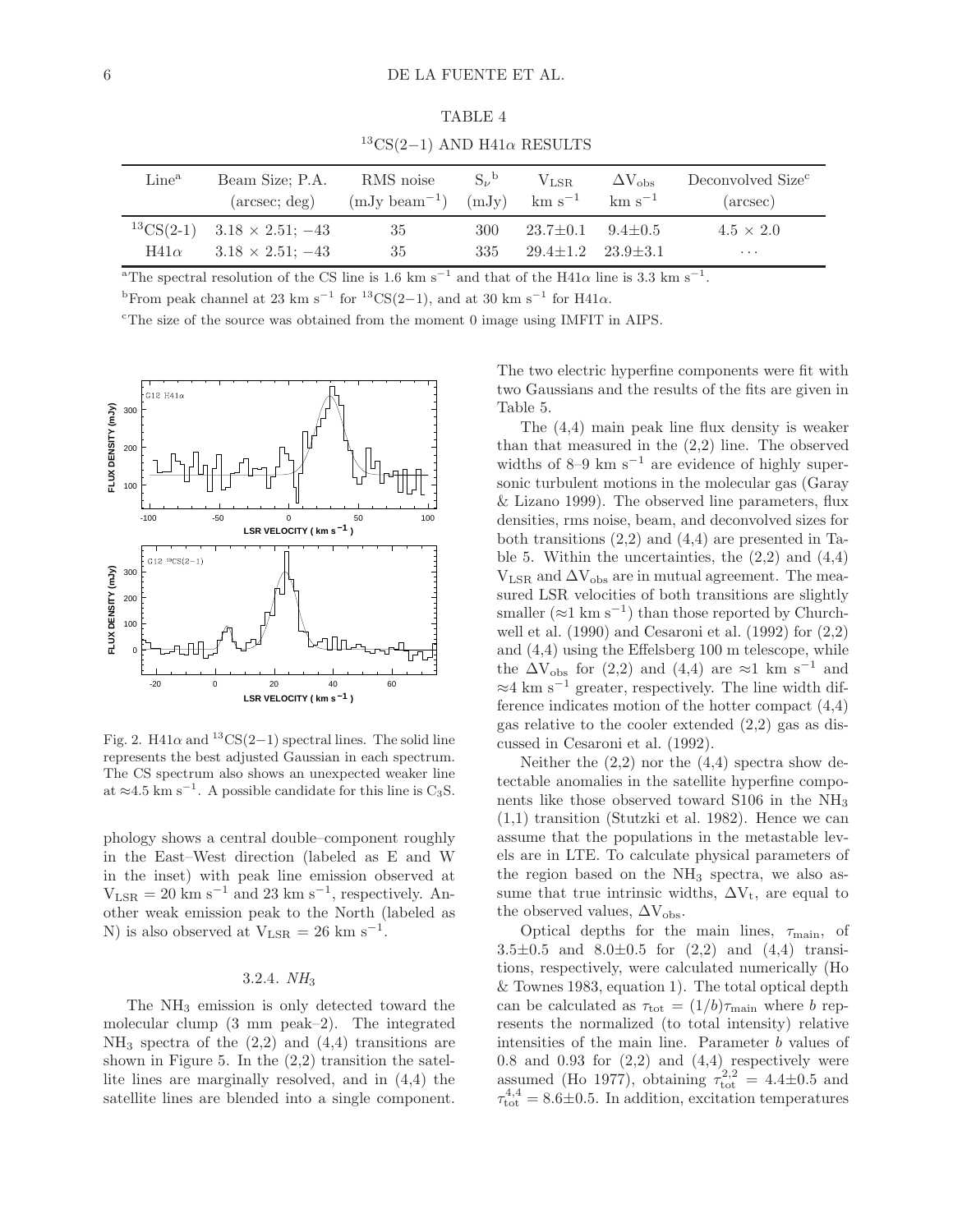

Fig. 3. <sup>13</sup>CS(2–1) channel maps (contours) with channel width of 1.62 km s<sup>-1</sup> are shown between 16 and 29.0 km s<sup>-1</sup> superposed on the radio continuum emission at 3.6 cm (VLA-CnB, gray-scale) of G12. The gray-scale goes from −1.24 to 79.83 mJy beam<sup>-1</sup>. Contours are at -3, 3, 4, 5, 6, 7, 8, 9 × 35 mJy beam<sup>-1</sup> (RMS noise). The synthesized beam of the <sup>13</sup>CS(2-1) observations (3.<sup>''</sup>18 × 2.<sup>''</sup>51 with a P.A. of -43.3°) is shown in the top left panel. The crosses mark the position of water masers from Hofner & Churchwell (1996).

 $(T_{\rm exc})$  of 78 $\pm$ 5 K and 35 $\pm$ 5 K for (2,2) and (4,4) were calculated in a standard way by solving the transfer equation (Ho 1977; Ho & Townes 1983). The column densities for  $(2,2)$  and  $(4,4)$  transitions in terms of  $\tau_{\text{main}}$ , T<sub>exc</sub> and  $\Delta V_t$  were computed through the  $\tau_{\text{tot}}$  definition given by Ungerechts et al. (1986) using the respective Einstein coefficient for spontaneous de–excitation:  $A_{\pm}(2, 2) = 2.23 \times 10^{-7} \text{ s}^{-1}$  and  $A_{\pm}(4,4)=2.82\times10^{-7} \text{ s}^{-1}$ . Hence  $N(2,2)=2.6\pm1.0\times$  $10^{16}$  cm<sup>-2</sup> and N(4,4)=2.0±1.0×10<sup>16</sup> cm<sup>-2</sup>.

The rotational temperature,  $T_{42} = 77 \pm 10$  K, was computed in terms of the  $(2,2)$  and  $(4,4)$  peak flux densities and velocity widths (see Table 5) considering the same solid angle for both emissions. Using this rotational temperature, a rotation level diagram for para–NH<sup>3</sup> (Walmsley & Ungerechts 1983; Poynter & Kakar 1975) considering collisional transitions between K–ladders and transitions which follow the parity transition rule, and doing the calculations in statistical equilibrium derived by Walmsley & Ungerechts (1983) with the numerical computations of Danby et al. (1988) in detailed balance, we obtained a value for the kinetic temperature of  $T_k = 86 \pm 12$  K.

### 4. DISCUSSION

### 4.1*. The Hot Molecular Core*

The kinetic temperature (86 K), volumetric density  $(1.5 \times 10^6 \text{ cm}^{-3})$  and linear size (≈0.22 pc, assuming a distance of 13.5 kpc) generally coincide with the operational definition of HMC: hot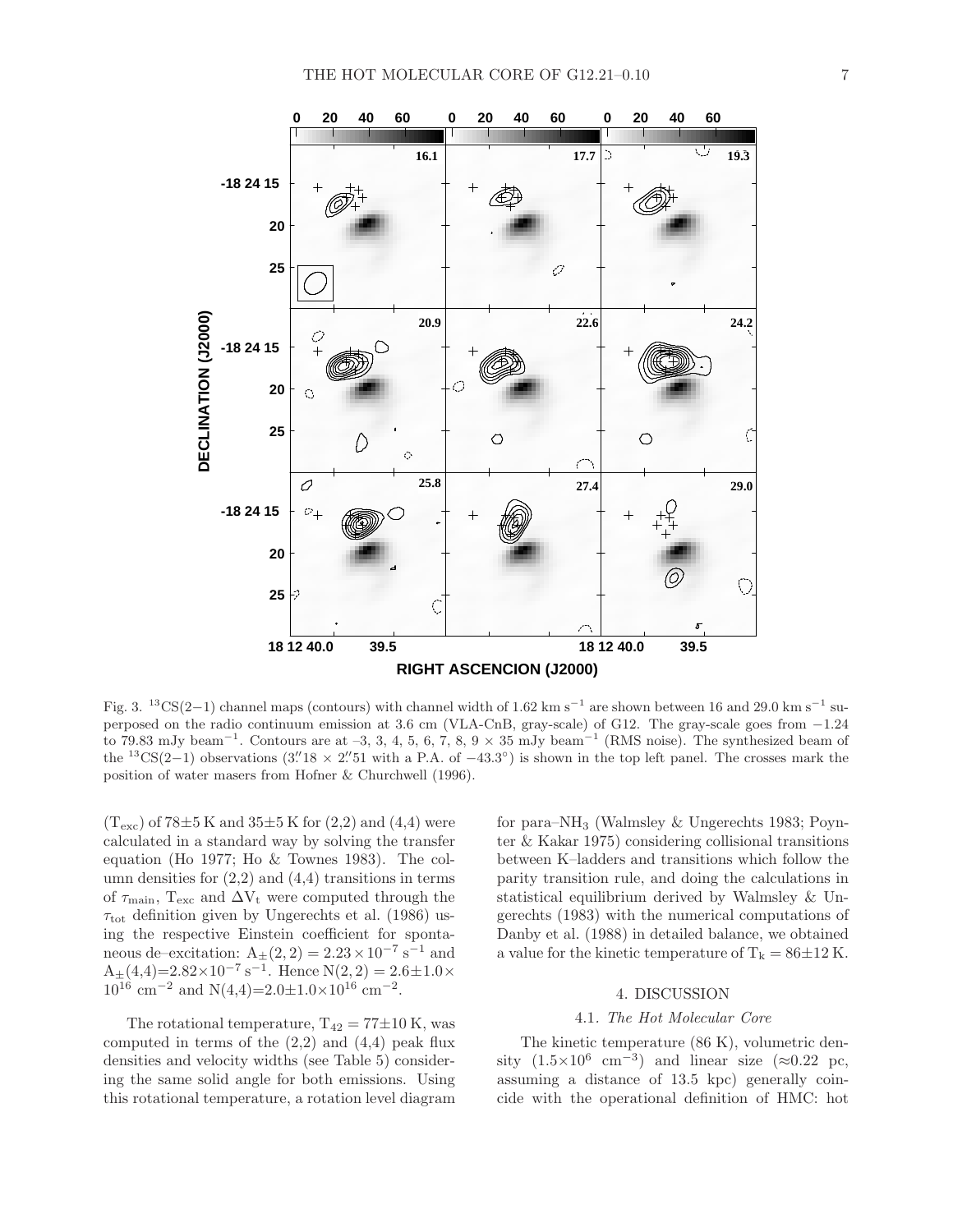

Fig. 4. <sup>13</sup>CS(1−0) maps of individual velocity channels from the main line spectra of G12 (contours), superposed on the  $13\text{CS}(2-1)$  integrated map (in gray scale). Velocities from 18.9 to 28.4 km s<sup>-1</sup> are shown in each map. The  $13\text{CS}(1-0)$ integrated emission map (inset in the 27.2 km s<sup>-1</sup>panel) shows a complex edge-like structure morphology with three components labeled E (East), W (West), and N (North). The maximum of emission for each of these components corresponds to  $\approx$ 20, 23 and 26 km s<sup>-1</sup> respectively. The contours are -3, 3, 4, 5 × 3.6 mJy (RMS noise). The beam size is  $1.^{\prime\prime}44 \times 1.^{\prime\prime}26$  with a P.A. of  $-79^{\circ}$ , shown in the bottom left of the first map. The crosses mark the position of water masers from Hofner & Churchwell (1996).

( $\gtrsim$  100 K), dense (≈10<sup>5</sup> to 10<sup>8</sup> cm<sup>-3</sup>), and small (size ∼ < 0.1 pc) molecular gas structures (Cesaroni et al. 1992; Garay & Lizano 1999). So, based on these characteristics, we suggest that the molecular gas clump detected in G12 is a hot molecular core (G12–HMC hereafter).

Several maps of the molecular line emission from the G12–HMC region are presented in Figure 6. No radio continuum source was detected toward the G12–HMC position (Figure 6a) where the group of H2O masers is located. This could be explained following the suggestion of Walsh et al. (2003)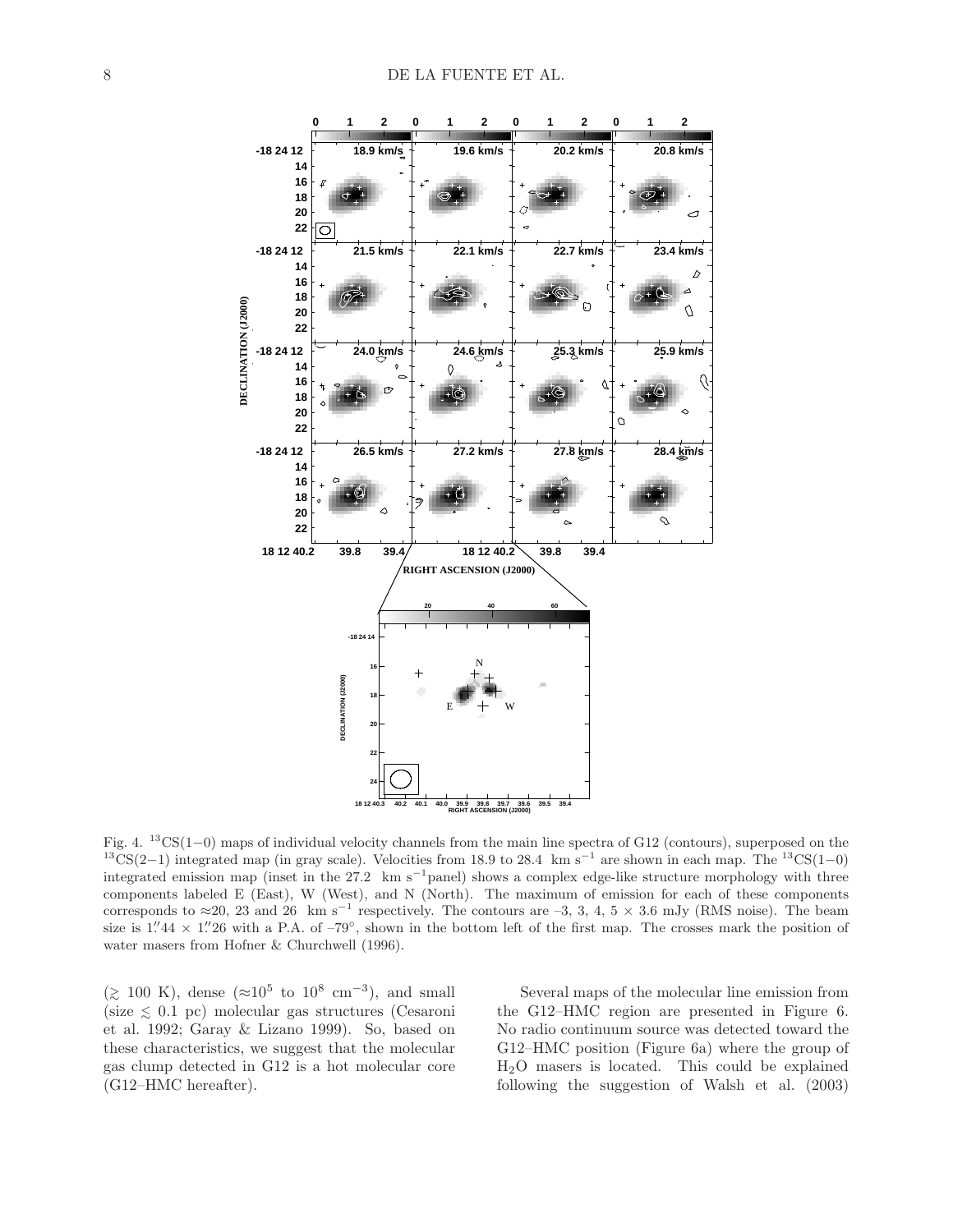| Transition<br>(J,K; line) | Beam Size; P.A.<br>$(\text{arcsec}; \text{deg})$ | RMS Noise <sup>a</sup><br>$(mJy beam^{-1})$ | Peak $S_{\nu}$<br>(mJy) | $V_{LSR}$<br>$(km s^{-1})$             | $\Delta V_{\rm obs}$<br>$(km s^{-1})$ | Deconvolved Size<br>(arcsec) |
|---------------------------|--------------------------------------------------|---------------------------------------------|-------------------------|----------------------------------------|---------------------------------------|------------------------------|
| $(2,2; \text{main})$      | $3.54\times1.36$ ; +60                           | 4.4                                         | $260 \pm 5$             | $23.1 \pm 0.3^{\rm a}$                 | $8.1 \pm 0.7$                         | $3.8 \times 3.0$             |
| $(2,2;$ inner satellites) | $3.54 \times 1.36$ ; +60                         | 5.7                                         | $59 + 2$                | 6.5, 39.7 <sup>b</sup>                 | $9.5^{\circ}$                         | $\cdots$                     |
| $(2,2;$ outer satellites) | $3.54 \times 1.36$ ; +60                         | 6.1                                         | $59 + 2$                | $-2.7, 48.9b$                          | 8.5 <sup>c</sup>                      | .                            |
| $(4.4; \text{main})$      | $4.29 \times 1.18$ ; +56                         | 3.2                                         | $106 + 5$               | $23.3 \pm 0.3^{\rm a}$                 | $8.9 \pm 0.7$                         | $3.0 \times 1.0$             |
| $(4,4;$ inner satellites) | $4.29 \times 1.18$ ; +56                         | 3.3                                         | $16.0 \pm 0.8$          | $-0.7, 27.3^{\rm b}$                   | $13.2^{\circ}$                        | $\cdots$                     |
| $(4,4;$ outer satellites) | $4.29 \times 1.18$ ; +56                         | 3.3                                         |                         | $16.0 \pm 0.8$ -6.7, 53.3 <sup>b</sup> | $\cdots$                              | $\cdots$                     |

TABLE 5 NH<sup>3</sup> LINE PARAMETERS

<sup>a</sup>Uncertainties are from Gaussian fits. The flux densities are from a box covering the HMC.

 $b$ These two velocity values correspond to satellite lines without fitting.

<sup>c</sup>Average values between the corresponding pair from the Gaussian fitting.



Fig. 5. NH<sub>3</sub> integrated spectra of  $(2,2)$  and  $(4,4)$  transitions in the G12–HMC . The solid lines show Gaussian fits.

that 6.67 GHz  $CH<sub>3</sub>OH$  masers appear before an H II region is created. However, higher sensitivity observations are needed, since Rosero et al. (2016) have a 100% detection rate in the radio continuum toward 25 HMCs, when observed with much higher sensitivity of  $\approx$ 3–10  $\mu$ Jy beam<sup>-1</sup> rms.

## TABLE 6

### PHYSICAL PARAMETERS OF THE HOT MOLECULAR CORE

| $T_{42}$ <sup>a</sup><br>(K) | $T_{\mathbf{k}}$ |  | $N(H_2)$ $M(NH_3)$ $N(NH_3)$ $X(NH_3)$<br>(K) $(10^{24} \text{ cm}^{-2})$ $(M_{\odot})$ $(10^{17} \text{ cm}^{-2})$ $(10^{-7})$ |  |
|------------------------------|------------------|--|---------------------------------------------------------------------------------------------------------------------------------|--|
|                              |                  |  | 77 $\pm$ 10 86 $\pm$ 12 1.0 $\pm$ 0.4 830 $\pm$ 40 1.1 $\pm$ 0.4 1.1 $\pm$ 0.7                                                  |  |
|                              |                  |  | <sup>a</sup> Rotational temperature estimated from $NH3(2,2)$ &                                                                 |  |
| $(4,4)$ observations.        |                  |  |                                                                                                                                 |  |

The  $NH<sub>3</sub>(2,2)$  and  $(4,4)$  emission clearly coincides with the molecular clump observed at 3 mm (see Figure 1a), as well as with the group of masers. The distribution of molecular gas from both transitions,  $NH<sub>3</sub>(2,2)$  and  $(4,4)$ , is similar, although the  $NH<sub>3</sub>(4,4)$ emission is slightly more compact than the  $NH<sub>3</sub>(2,2)$ emission, suggesting that the hotter and denser gas is confined to a smaller–scale structure. Note that Figures 6c and 6d show the more extended and more compact emission, respectively.

The first moment map of the  $(2,2)$  transition shows a velocity gradient from E to N (following the nomenclature of the inset in Figure 4) from 21 to  $28 \text{ km s}^{-1}$  over  $\approx 4''$  ( $\approx 30 \text{ km s}^{-1} \text{ pc}^{-1}$ ). A similar behavior is observed for the (4,4) moment–1 map (de la Fuente et al. 2010), but from 21 to 27 km s<sup> $-1$ </sup> over  $\approx 3''$  corresponding to 25 km s<sup>-1</sup> pc<sup>-1</sup>. For  ${}^{13}CS(1-0)$ , from  $\approx 20$  to  $\approx 26$  km s<sup>-1</sup>, we obtain a velocity gradient of  $\approx 3$  km s<sup>-1</sup> arcsec<sup>-1</sup> (or  $45 \text{ km s}^{-1}\text{ pc}^{-1}$ , and for the  $^{13}\text{CS}(2-1)$  emission  $\approx$ 28 km s<sup>-1</sup> pc<sup>-1</sup>, which is similar to that of the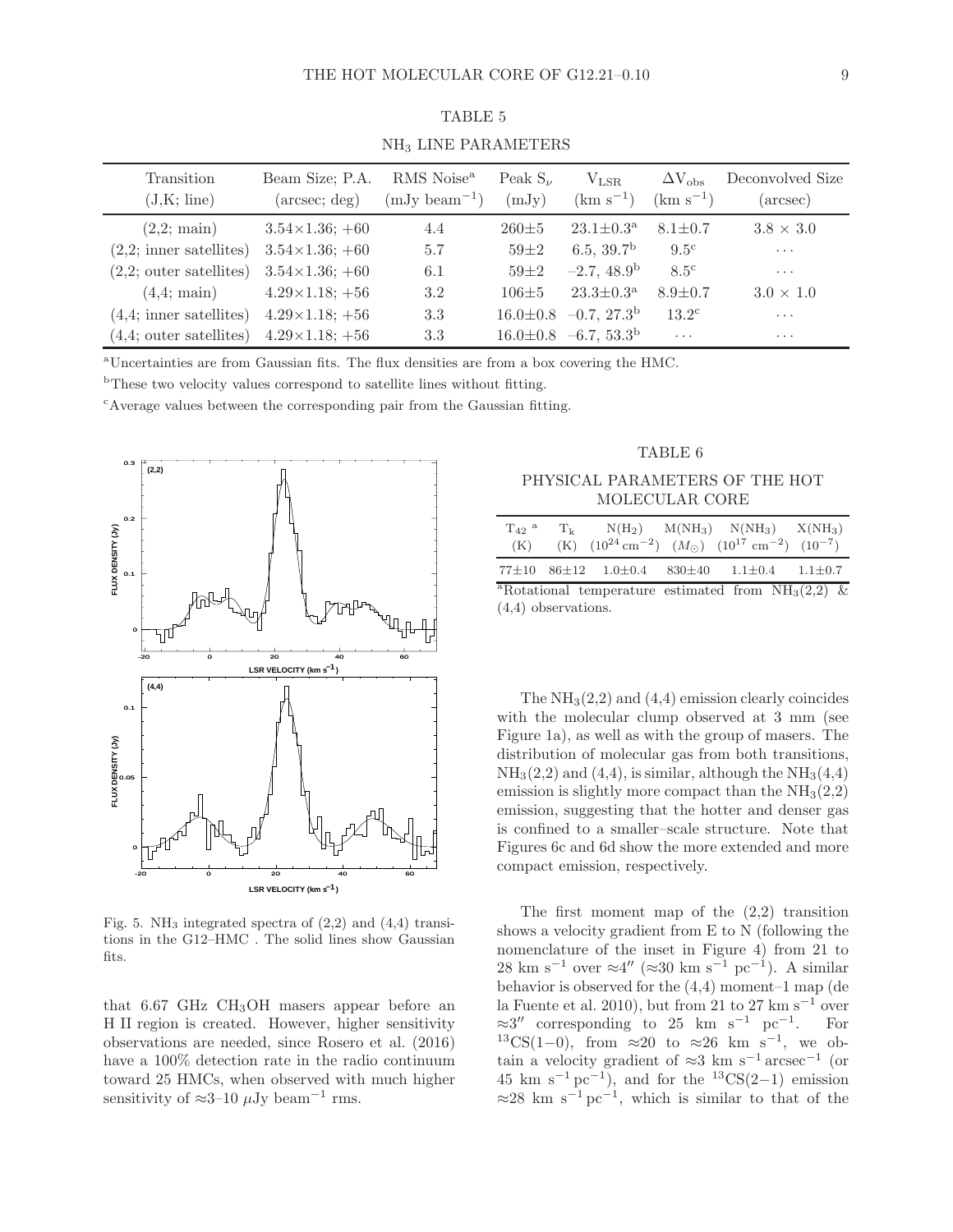

Fig. 6. G12–HMC. a) NH3(2,2) moment–1 map (gray-scale), superposed on the radio continuum emission at 1.3 cm (contours; UC H II region) obtained from line–free channels of the  $NH<sub>3</sub>(2,2)$  observations. Gray–scale is in the interval  $\approx 19-27$  km s<sup>-1</sup>. Contours are -4, 4, 6, 10, 15, 20, 25, 30, 35, 40 × 2 mJy beam<sup>-1</sup> (RMS noise). b) NH<sub>3</sub>(2,2) moment-1 map (gray-scale) superposed on the  $NH<sub>3</sub>(4,4)$  integrated emission (contours). Contours are at 20, 50, 100, 140, 180, 220, 260 mJy beam<sup>-1</sup> km s<sup>-1</sup>. Axes labeled as X and Y at the lower right corner show the directions used to generate the PV diagrams presented in Figure 7. c) <sup>13</sup>CS (2–1) moment–1 map (gray-scale) of the emission presented in Figure 4, superposed on the NH<sub>3</sub>(2,2) integrated emission with countours at 50, 150, 250, 350, 450, 550 mJy beam<sup>-1</sup>km s<sup>-1</sup>. d) <sup>13</sup>CS (1−0) moment–1 map (gray-scale), superposed on the NH3(4,4) integrated emission in contours as in b). Synthesized beams are shown at the bottom left of each plot and correspond to  $NH_3$  in a) and b),  $13CS(2-1)$  in c), and <sup>13</sup>CS (1–0) in d). In all figures, the crosses mark the position of water masers (Hofner & Churchwell 1996).

 $NH<sub>3</sub>(2,2)$  map (compare the grey–scale bars in Figures 6a and 6c). The  $^{13}$ CS and NH<sub>3</sub> emission coincide in position and kinematics, which suggests no chemical differentiation in the HMC.

In addition to the velocity gradient from E to N for  ${}^{13}CS(1-0)$ , a velocity gradient from W to N of  $\approx$ 1.5 km s<sup>-1</sup> arcsec<sup>-1</sup> (or 23 km s<sup>-1</sup> pc<sup>-1</sup>) is also estimated. A comparison of these results with those reported for Orion–IRc2 HMCs (Chandler & Wood 1997) suggests that  ${}^{13}CS(1-0)$  is a good candidate line to trace the internal structure of HMCs as observed in Figure 6d.

Assuming that the 3 mm flux density is due to warm dust, we derive a clump mass  $M_{clump} = gS_{\nu}d^2 / \kappa_{\nu}B_{\nu}(T_d)$  (e.g., Beltrán et al. 2006) for the G12–HMC of  $\approx 2.0\times10^3$   $M_{\odot}$ , where a gas–to–dust ratio of  $g = 100$  and a dust mass opacity coefficient of  $\kappa_{112} = 0.2$  cm<sup>2</sup> g<sup>-1</sup> (Ossenkopf & Henning 1994) were adopted. A flux density of 0.15 Jy (Table 3), a distance of 13.5 kpc, and a temperature  $T_d = 86$  K (Table 6) were assumed. In addition, considering a 3 mm deconvolved angular size of  $1.7\pm0.5$ <sup>"</sup>, and assuming that all hydrogen is in molecular form and that the clump is spher-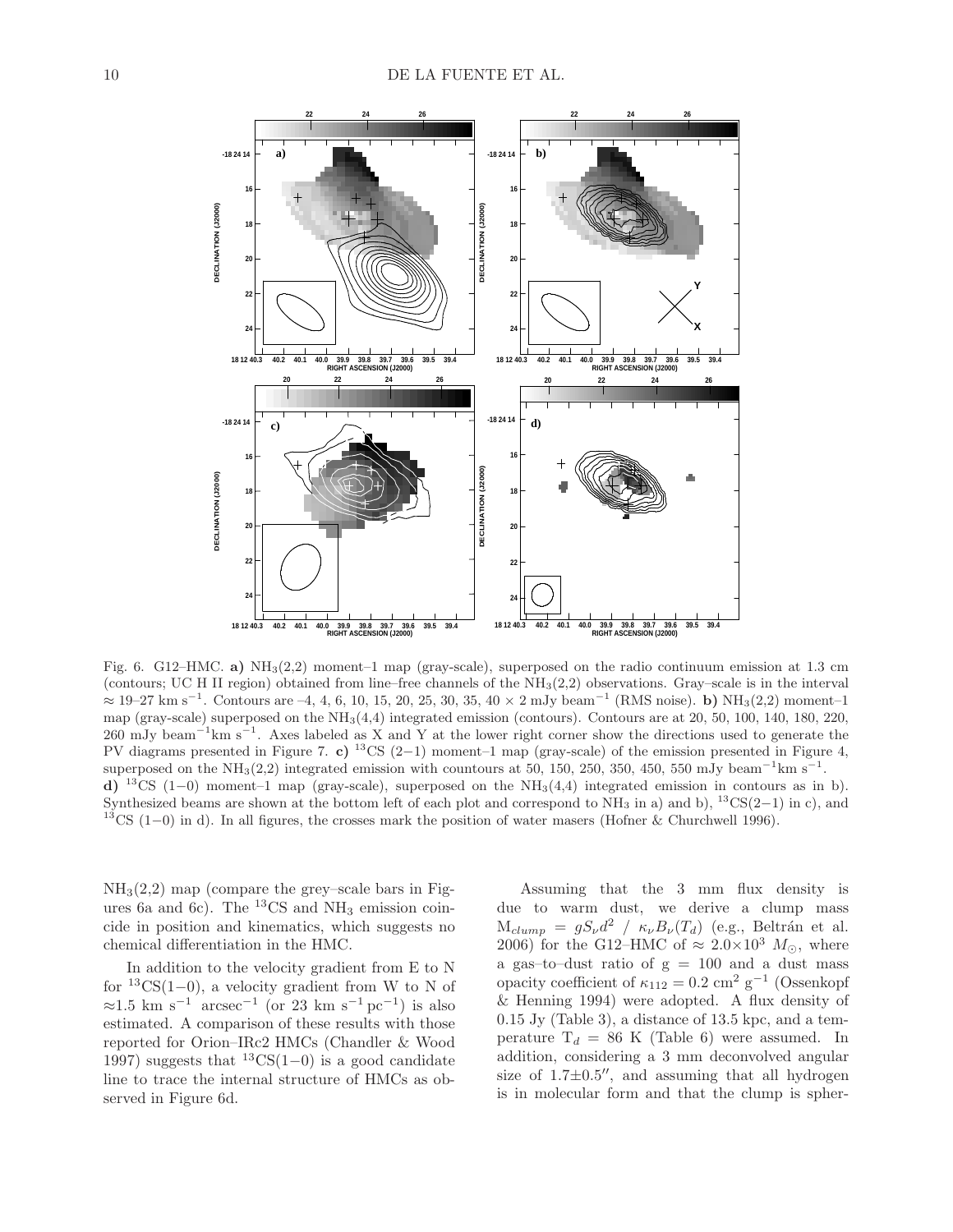

Fig. 7.  $NH<sub>3</sub>(2,2)$  position–velocity (PV) diagram of the HMC presented as grey-scale in Figure 6a and 6b. The plots are slices in the directions X and Y shown in the lower-right corner in Figure 6b. The origin of the position axes is located at  $\alpha_{2000} = 18^{\mathrm{h}} 12^{\mathrm{m}} 40^{\mathrm{s}}$ ,  $\delta_{2000} =$  $-18°24'15''$ . Contours are at  $-4, 4, 5, 6, 7, 8, 9, 10, 11 \times$ 1.6 mJy beam<sup>−</sup><sup>1</sup> . Dashed lines mark the systemic velocity of the core at  $\approx 23$  km s<sup>-1</sup>.

ical, we determine a  $n(H_2)_{3mm} \approx 6.3 \times 10^6$  cm<sup>-3</sup>, and thus a central hydrogen column density of  $N(H_2) \approx 4.2 \times 10^{24}$  cm<sup>-2</sup> (following e.g., Sánchez-Monge et al. 2017). Both values of  $n(H_2)$  and  $N(H_2)$ are in agreement with those reported in Table 1.

The gas mass can be estimated from the <sup>13</sup>CS(2−1) integrated line flux density assuming LTE, optically thin emission, and a fractional abundance for the <sup>13</sup>CS molecule. Then, assuming the <sup>12</sup>CS abundance is  $\text{CS}/\text{H}_2 = 10^{-8}$ , as estimated for the Orion Hot Core (van Dishoeck & Blake 1998), a  $12\text{CS}/13\text{CS}$  ratio of 40 (Turner et al. 1973), and an excitation temperature  $\simeq 86$  K from NH<sub>3</sub> data, we obtain a gas mass of  $6.3\times10^3$  M<sub>☉</sub>. Then, the mass ratio for G12–HMC is  $M(^{13}CS)/M(H_2) \approx 3$ . This discrepancy in the estimated mass can be explained in terms of the uncertainties in the adopted abundances, in the hot dust emission law, and in the gas to dust ratio.

Assuming a uniform density, a  ${}^{13}CS(2-1)$  virial mass of  $\approx 2200$   $M_{\odot}$  is derived. This virial mass is in a better agreement with the  $NH<sub>3</sub>$  virial mass  $(\approx 1500 M_{\odot}$  and  $\approx 1800 M_{\odot})$  in comparison with that determined by Hatchell et al. (1998) via JCMT observations of CH<sub>3</sub>OH (1300  $M_{\odot}$ ).

The volumetric density of  $H_2$  was also determined using equation 2 of Ho & Townes (1983). Considering the Einstein coefficient  $A(s^{-1})$  for the  $NH<sub>3</sub>(2,2)$ transition, the collision rate  $C(s^{-1})$  from Danby et al. (1988), we obtain  $n(H_2) \approx 1.5 \times 10^6$  cm<sup>-3</sup>. The total NH<sup>3</sup> column density was determined by summation of N(J,K) over all metastable rotational levels up to level  $J = 5$ , using Boltzmann's Equation and assuming LTE. This density is somewhat less than that calculated using the 3 mm emission  $(\approx 6.3 \times 10^6 \text{cm}^{-3})$ .

In addition, the  $H_2$  column density was calculated as  $N(H_2) = \Theta_S n(H_2)$  where  $\Theta_S$  is the deconvolved linear size in cm  $(3''4\pm0.1 \approx 0.22\pm0.01 \text{ pc at}$ 13.5 kpc; using  $\Theta_{\rm S} = \sqrt{\theta_x \theta_y}$  from Table 5). The relative abundance  $(X_{NH_3})$  between NH<sub>3</sub> and H<sub>2</sub> was calculated as  $N(NH_3)/N(H_2)$ . A molecular gas mass of the clump using ammonia,  $M(NH_3)$ , was determined using equation 12 of Garay & Lizano (1999) with a radius  $R = 0.11 \pm 0.01$  pc, giving a value of  $M(NH_3) = 830 \pm 40 M_{\odot}$ .

Since the virial mass estimations (2200  $M_{\odot}$ ) from <sup>13</sup>CS(2−1), and ≈1500  $M_{\odot}$  to ≈1800  $M_{\odot}$ from NH3) are about twice the ammonia gas mass  $(\approx 830 \pm 40$   $M_{\odot})$  we conclude that the G12–HMC may not be gravitationally bound. The physical parameters of this HMC are summarized in Table 6.

#### 4.2*. HMC Internal Heating Source*

From the flux density at 3 mm and the upper limit at 7 mm from the molecular clump emission  $(3\sigma = 1.8 \text{ mJy})$ , a spectral index of  $\alpha \ge 4.5$  is obtained. This value suggests that the 3 mm emission arises from optically thin dust. If we consider that the dust in the molecular clump is only heated by external radiation, a lower limit to the dust temperature can be obtained using the formulation of Scoville & Kwan (1976, equation 9), under the assumption that no absorption exists between the ionizing star of the UC H II region and the clump. Using the 3 mm integrated flux density (see Table 3) and assuming an external O6.5 ZAMS ionizing star (Kim & Koo 2001,  $L_{star} \approx 1.5 \times 10^5 L_{\odot}$ , a dust absorptivity  $\kappa_{\nu} \propto \nu^{+2}$ , and a projected separation between the clump and the ionizing star (which is presumed to be at the focus of the cometary UC H II region) of 0.26 pc (4'' at 13.5 kpc), we obtain  $T_d = 130$  K. This temperature is slightly greater than the values obtained with other molecular tracers (see Table 1, § 3.2.4 and § 4.2). However, not all luminosity of the O6.5 ZAMS ionizing star reaches the HMC. Considering a dilution factor of  $\Omega/4\pi \approx 0.06$  (where  $\Omega$  is the solid angle subtended by the ammonia core as seen from the ionizing star of the UC H II ), the fraction of incident luminosity from the UC H II on the HMC would be  $L_{inc} \approx 9000 L_{\odot}$ . Using this quantity as the energy budget of the HMC, a dust temperature of about 70 K is estimated, which is similar to the kinetic temperature obtained in  $\S$  3.2.4 (86 $\pm$ 12 K). This implies that an external heating source is not needed to explain the temperature of the core. However, the detection of water and methanol masers suggests the presence of a YSO in the HMC.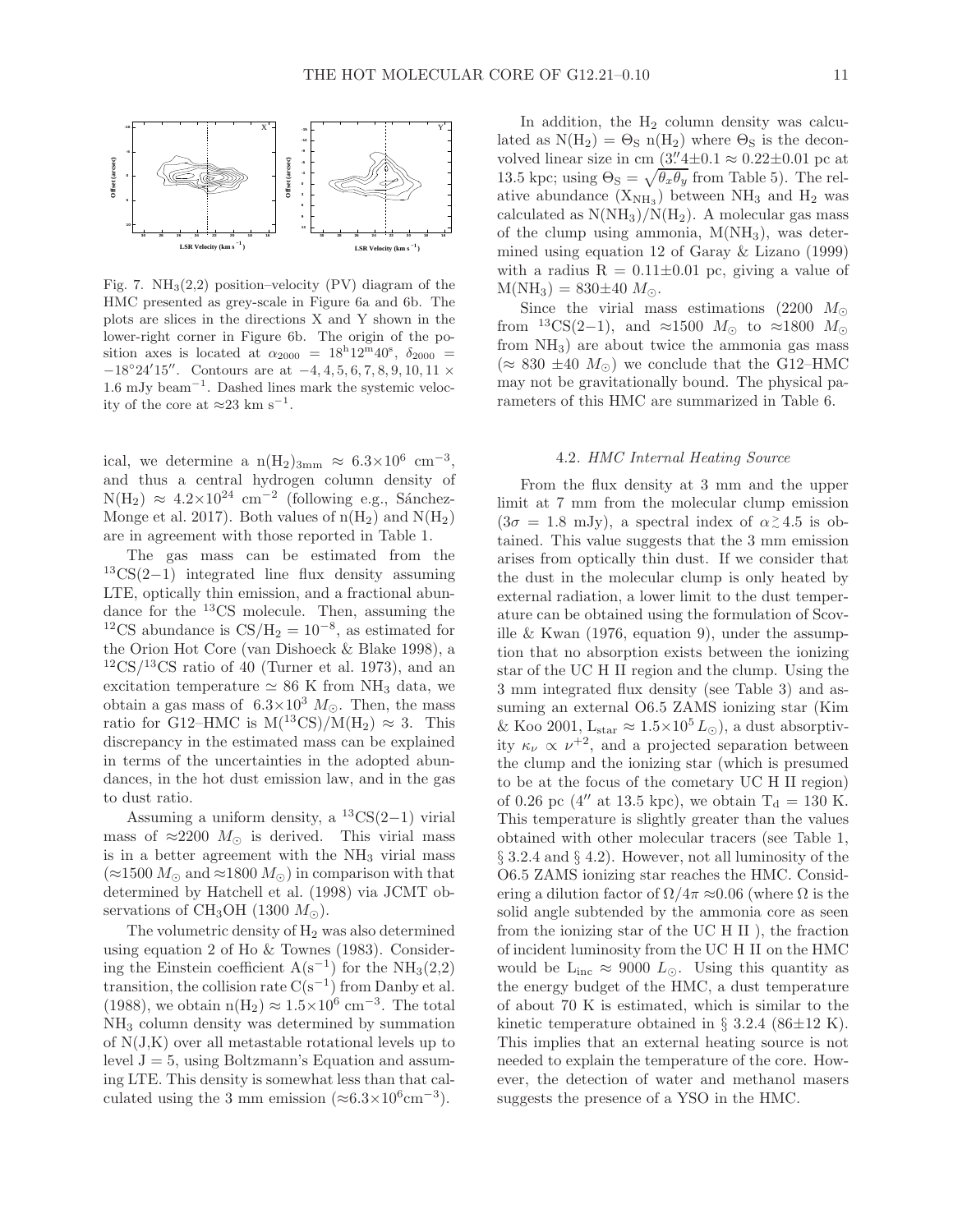#### 4.3*. HMC Kinematics*

There are different types of gas motion that can ocurr in HMCs, i.e., infall, rotation, and expansion/outflows. Outflows and rotation have been invoked to explain velocity gradients toward several HMCs (Cesaroni et al. 1998). In the case of rotation, flattened compact 'disk–like' structures with diameters greater than 0.1 pc (Garay & Lizano 1999, and references therein) are observed, and the velocity gradient may indicate the kind of rotation: differential or rigid body.

The  $NH<sub>3</sub>(2,2)$  position–velocity (PV) diagrams of G12–HMC are presented in Figure 7. We find no evidence of infall (e.g., redshifted absorption features). The central parts of the G12–HMC present larger velocity widths compared to the edges ( $\approx$ 6 versus 2 km s<sup>-1</sup>), and the overall structure of the HMC is elongated. The rotation scenario is possible.

The velocity widths across the HMC in the PV diagrams are also consistent with expansion motions. Two components on each side of the HMC central position(systemic velocity of  $\approx 23$  km s<sup>-1</sup>), have velocities of  $\approx 26$  km s<sup>-1</sup> and  $\approx 20$  km s<sup>-1</sup>, suggesting that G12–HMC could be a structure with expansion motions at velocities of a few km  $\rm s^{-1}$  in the <code>SE–NW</code> direction.

We have obtained images of integrated velocities from  ${\approx}30$  to  $23~{\rm km~s^{-1}}$  and from  $23$  to  $18~{\rm km~s^{-1}}$  using only the main line, and we do not see a clear spatial separation between this red–shifted and blue– shifted components. The opposite was found in the high–mass star forming regions G25.65+1.05 and G240.31+0.07, where high velocity molecular gas is associated with bipolar outflows (Shepherd  $\&$ Churchwell 1996). Higher angular resolution observations are needed to confirm the rotation hypothesis and whether an outflow is present in the core.

### 5. SUMMARY AND CONCLUSIONS

We present observations of radio continuum  $(0.3, 0.7, 2 \text{ and } 3.6 \text{ cm})$  and spectral lines  $(H41\alpha,$  ${}^{13}CS(2-1)$  and  $(1-0)$ , NH<sub>3</sub> $(2,2)$  and  $(4,4)$ ) toward the cometary H II region G12.21–0.10. Continuum emission is detected at all wavelengths toward the UC H II region. We also find 3 mm continuum emission toward a molecular clump located about 4′′ from the UC H II region.  ${}^{13}CS$  and NH<sub>3</sub> emission is only detected toward the molecular clump and we do not find any chemical differentiation between these species.

We find evidence that the molecular clump is consistent with a hot  $(86 \text{ K})$ , dense  $(1.5 \times 10^6 \text{ cm}^{-3})$ ,

large (0.22 pc), and turbulent  $(\Delta V_{obs} \approx 8 \text{ km s}^{-1})$ molecular core. We also find that this hot molecular core shows a marginal velocity gradient in the SE– NW direction. Given that the HMC coincides with a water and methanol maser group, we speculate that a YSO, not detected in the centimeter radio continuum, could be forming inside the HMC.

Finally, we find that  ${}^{13}CS$  and  $NH_3$  are good candidates to trace the internal structure of HMCs. However, high angular resolution and higher sensitivity observations are needed to fully characterize this HMC.

The authors thank the anonymous referee for useful comments which improved this work. E. F. very gratefully acknowledges financial support from CONACYT (grant 124449, SNI III 1326 México), PROMEP/103.5/08/4722, and facilities from NRAO, NMT, IRyA–UNAM, INAOE. He also acknowledges Benemérita Universidad Autónoma de Puebla (BUAP); Arturo Fernández and Humberto Salazar, for support during a research stay on December, 2017. We would like to thank Laurant Loinard, Mayra Osorio, Guillem Anglada, Jana Benda, Simon Kemp, Susana Lizano, and Luis Felipe Rodríguez for useful discussions. We also thank Gilberto Zavala, Miguel Espejel, Alfonso Ginori and Andrés Rodríguez (IAM–UdeG) for computer support. P. H. acknowledges partial support from NSF grant AST-0908901 for this project.

#### REFERENCES

- Beltrán, M. T., Girart, J. M., & Estalella, R. 2006, A&A, 457, 865
- Cesaroni, R., Churchwell, E., Hofner, P., Walmsley, C. M., & Kurtz, S. 1994, A&A, 288, 903
- Cesaroni, R., Hofner, P., Walmsley, C. M., & Churchwell, E. 1998, A&A, 331, 709
- Cesaroni, R., Walmsley, C. M., & Churchwell, E. 1992, A&A, 256, 618
- Chandler, C. J. & Wood, D. O. S. 1997, MNRAS, 287, 445
- Churchwell, E., Walmsley, C. M., & Cesaroni, R. 1990, A&AS, 83, 119
- Codella, C., Lorenzani, A., Gallego, A. T., Cesaroni, R., & Moscadelli, L. 2004, A&A, 417, 615
- Condon, J. J., Cotton, W. D., Greisen, E. W., et al. 1998, AJ, 115, 1693
- Danby, G., Flower, D. R., Valiron, P., Schilke, P., & Walmsley, C. M. 1988, MNRAS, 235, 229
- de la Fuente, E. 2007, Ph. D. Thesis, Departamento de Física, CUCEI, Universidad de Guadalajara, México
- de La Fuente, E., Porras, A., Grave, J. M. C. et al. 2009a, RMxAC, 37, 13